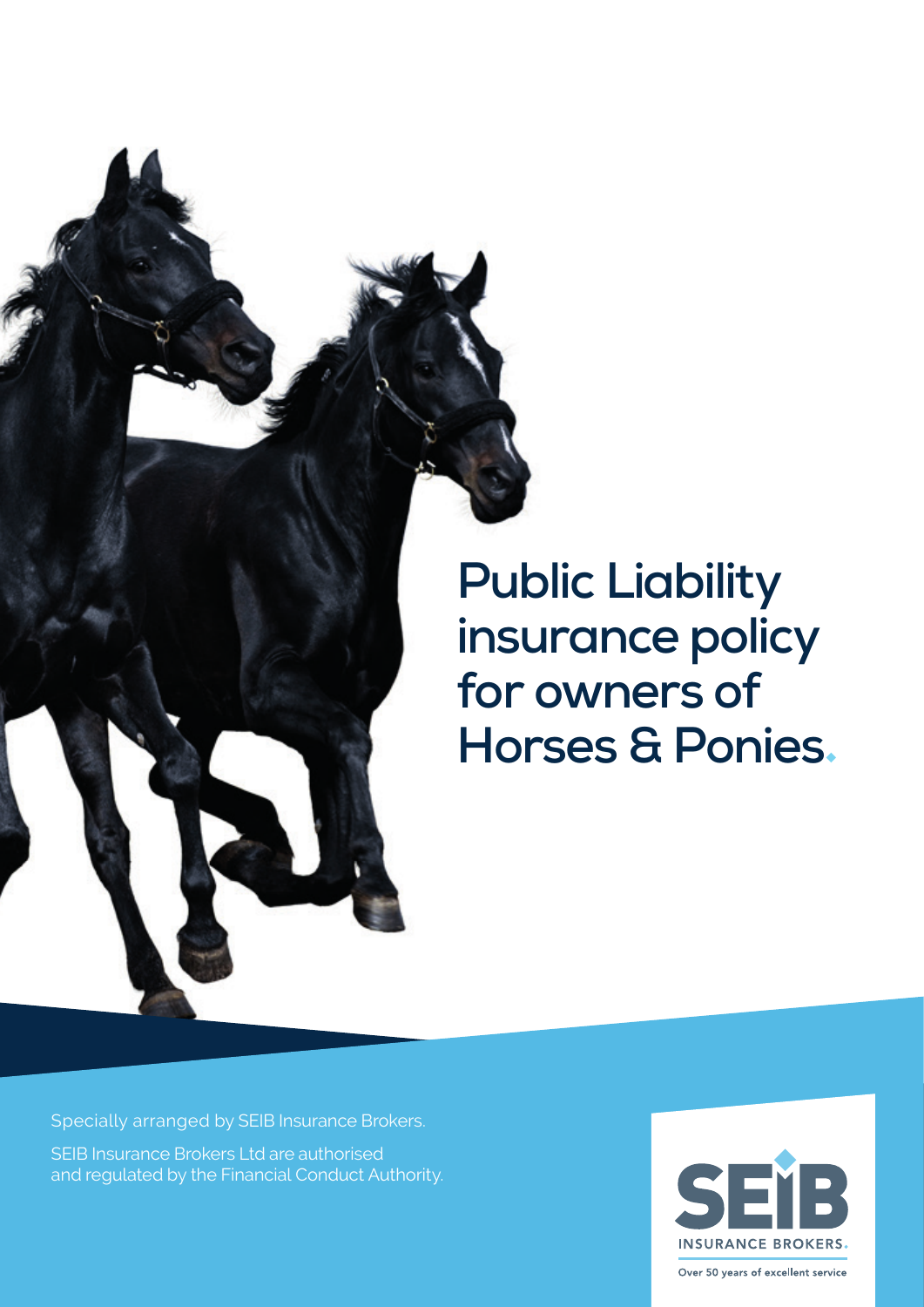# **IMPORTANT NOTICE TO THE INSURED:**

Please read this **Policy** carefully to ensure that it is in accordance with your requirements and that you understand its terms and conditions. SEIB Insurance Brokers should be contacted immediately if any correction is necessary

It is understood and agreed that the **Company** may hold documents relating to this insurance and any claims under it in electronic form and may destroy the originals. An electronic copy of any such document will be admissible in evidence to the same extent as, and carry the same weight as, the original

# **SEIB INSURANCE BROKERS PUBLIC LIABILITY INSURANCE POLICY FOR OWNERS OF HORSES & PONIES**

#### **SUMMARY OF CONTENTS**

| Page 3  | Definitions                                            |
|---------|--------------------------------------------------------|
| Page 5  | <b>General Conditions</b>                              |
| Page 7  | <b>General Exclusions</b>                              |
| Page 8  | <b>Public Liability</b>                                |
| Page 9  | Exclusions                                             |
| Page 12 | <b>Special Conditions</b>                              |
| Page 13 | <b>Complaints Procedure</b>                            |
| Page 14 | <b>Financial Services Compensation Scheme</b>          |
| Page 14 | Pen Underwriting Limited Data Protection Wording       |
| Page 15 | Data Privacy Notice for SEIB Insurance Brokers Limited |
|         |                                                        |

The **Insured** named in the **Certificate of Insurance** having made a **Proposal** which shall be the basis of this contract and having paid the premium or agreed to pay the premium at the date of inception of this contract the **Company** agrees to provide the Insurance described in each Section (if stated in the **Certificate of Insurance** as being insured) subject to the terms and conditions and exclusions contained in this **Policy** and provided that the liability of the **Company** shall not exceed the relevant **Limit(s) of Indemnity** stated in the **Certificate of Insurance**.

The **Policy** and **Certificate of Insurance** and any specifications forming part of any Section shall be read together as one contract.

Unless agreed otherwise by The Company English law will apply to this **Policy**.

DATE January 2019 SIGNED  $\overline{\mathscr{B}}$ arry  $\overline{\mathscr{A}}$ 

FOR AND ON BEHALF OF THE COVER HOLDER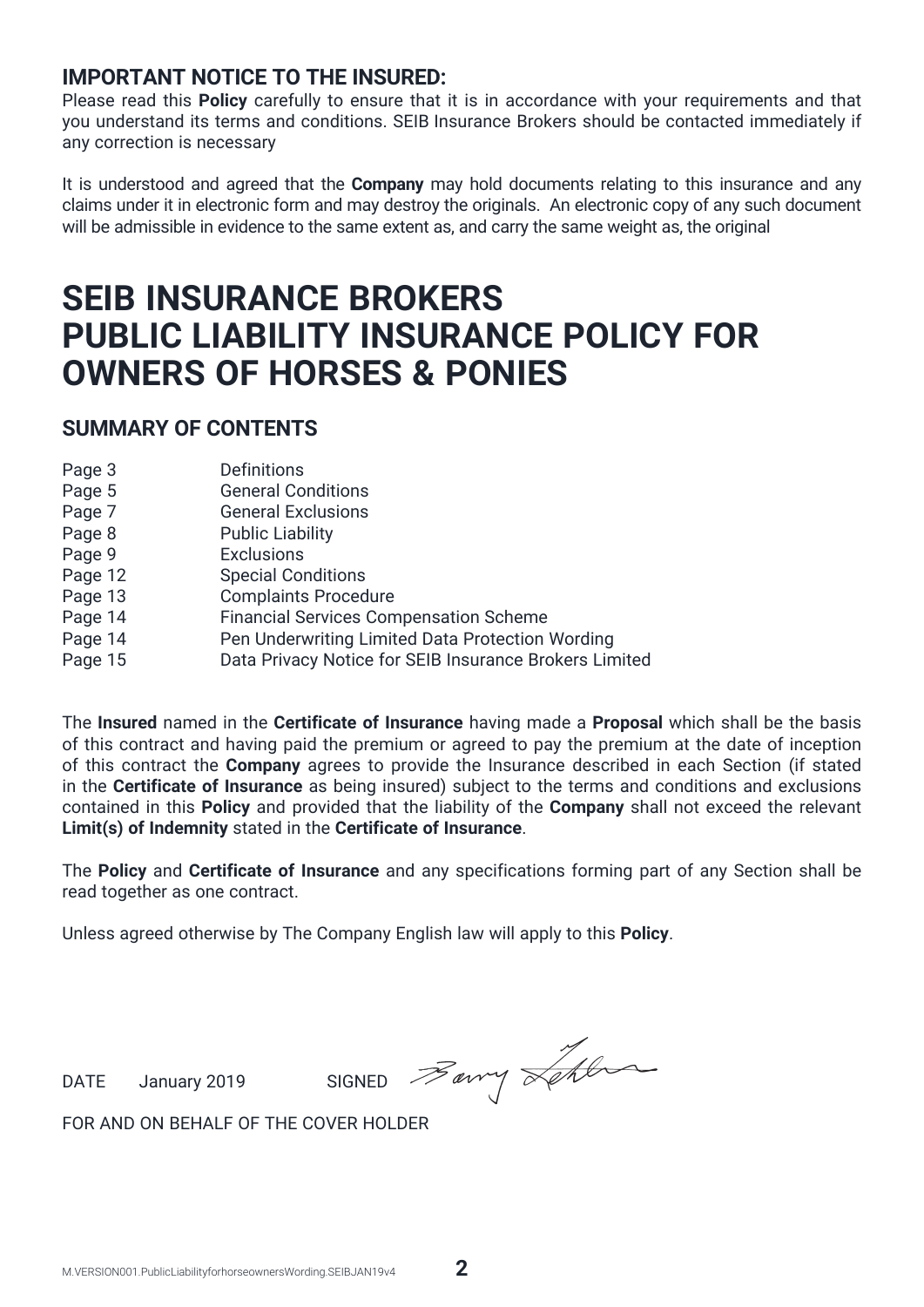# **DEFINITIONS**

These definitions shall apply to all sections of this **Policy** unless stated otherwise here and/or in the separate sections of the **Policy**.

For the purposes of this **Policy**:

| <b>Activity</b>                          | 1.             | see use.                                                                                                                                                                                                                                                                                    |
|------------------------------------------|----------------|---------------------------------------------------------------------------------------------------------------------------------------------------------------------------------------------------------------------------------------------------------------------------------------------|
| Certificate of<br><b>Insurance</b>       | 2 <sub>1</sub> | The document being part of <b>Your Policy</b> showing the <b>Limit of Indemnity</b> and<br>details of Your Horse, Horse Trailer and Horse Drawn Vehicle, and any extra<br>clauses, terms, warranties and exceptions that apply to Your Policy.                                              |
| Company                                  | 3.             | shall mean Markel International Insurance Company Limited as defined in General<br>Condition 16.                                                                                                                                                                                            |
| Cover holder/<br><b>Insurance Broker</b> | 4.             | shall mean SEIB Insurance Brokers Ltd (SEIB Insurance Brokers).                                                                                                                                                                                                                             |
| Damage                                   | 5.             | shall mean physical loss or damage to <b>Property</b> .                                                                                                                                                                                                                                     |
| <b>Horse</b>                             | 6.             | shall mean any horse, pony, donkey, mule, ass or jennet specified in the <b>Certificate</b><br>of Insurance.                                                                                                                                                                                |
| <b>Horse Drawn</b><br><b>Vehicle</b>     | 7.             | shall mean any <b>Horse Drawn Vehicle</b> specified in the <b>Certificate of Insurance.</b>                                                                                                                                                                                                 |
| <b>Horse Trailer</b>                     | 8.             | shall mean any <b>Horse Trailer</b> specified in the <b>Certificate of Insurance.</b>                                                                                                                                                                                                       |
| <b>Injury</b>                            | 9.             | shall mean bodily injury and includes death, illness and disease, excluding all<br>allegations of defamation and injury to feelings.                                                                                                                                                        |
| <b>Limit of Indemnity</b>                |                | 10. shall mean the limit (inclusive of costs and expenses) applicable to this section of<br>the Policy as stated in the Certificate of Insurance and is the maximum amount<br>payable by the Company in respect of any one claim and/or series of claims<br>arising from the same incident. |
|                                          |                | Period of Insurance 11. shall mean the period specified in the Certificate of Insurance and/or any other<br>period agreed by the Company.                                                                                                                                                   |
| <b>Policy</b>                            |                | 14. shall mean and include:                                                                                                                                                                                                                                                                 |
|                                          |                | (a) All information provided to the <b>Company</b> as part of a proposal for issue/<br>renewal or amendment of the insurance as set out in this document.                                                                                                                                   |
|                                          |                | (b) All terms, provisions, exclusions, conditions, sums insured, and limits of<br>indemnity as set out in this document.                                                                                                                                                                    |
|                                          |                | The <b>Certificate of Insurance</b> , notices and other documents as they arise.<br>(c)                                                                                                                                                                                                     |
|                                          |                | (d) All endorsements issued and incorporated in this document.                                                                                                                                                                                                                              |
| <b>Property</b>                          |                | 12. shall mean <b>Property</b> which is both physical and tangible.                                                                                                                                                                                                                         |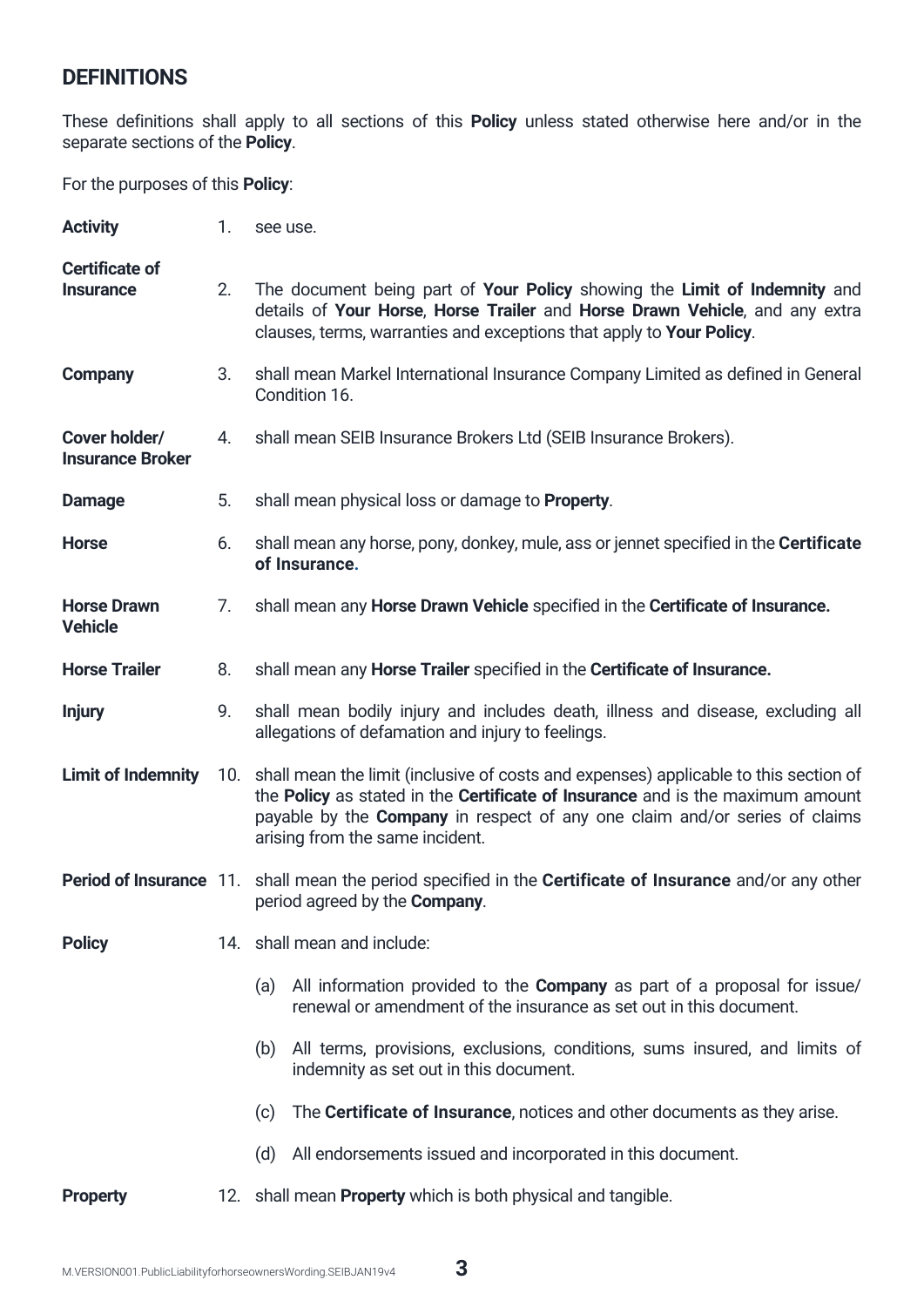| <b>Proposal</b>           | 13. shall mean any signed proposal form, statement of facts or declaration and/or<br>any information in connection with this insurance supplied by or on behalf of<br>the <b>Insured</b> in addition thereto or in substitution therefore whether at the time of<br>acceptance or prior or subsequent thereto. |
|---------------------------|----------------------------------------------------------------------------------------------------------------------------------------------------------------------------------------------------------------------------------------------------------------------------------------------------------------|
| <b>Territorial Limits</b> | 15. shall mean Great Britain, Northern Ireland, the Isle of Man and the Channel<br>Islands.                                                                                                                                                                                                                    |
| <b>Use</b>                | 16. shall mean the <b>Activity, Use</b> and purpose for which <b>You</b> keep <b>Your horse</b> and/or<br>Horse Drawn Vehicle for which You have insured them as noted in the Certificate<br>of Insurance.                                                                                                     |
| You/Your/Insured          | 17. shall mean the individual named in the <b>Certificate of Insurance</b> .                                                                                                                                                                                                                                   |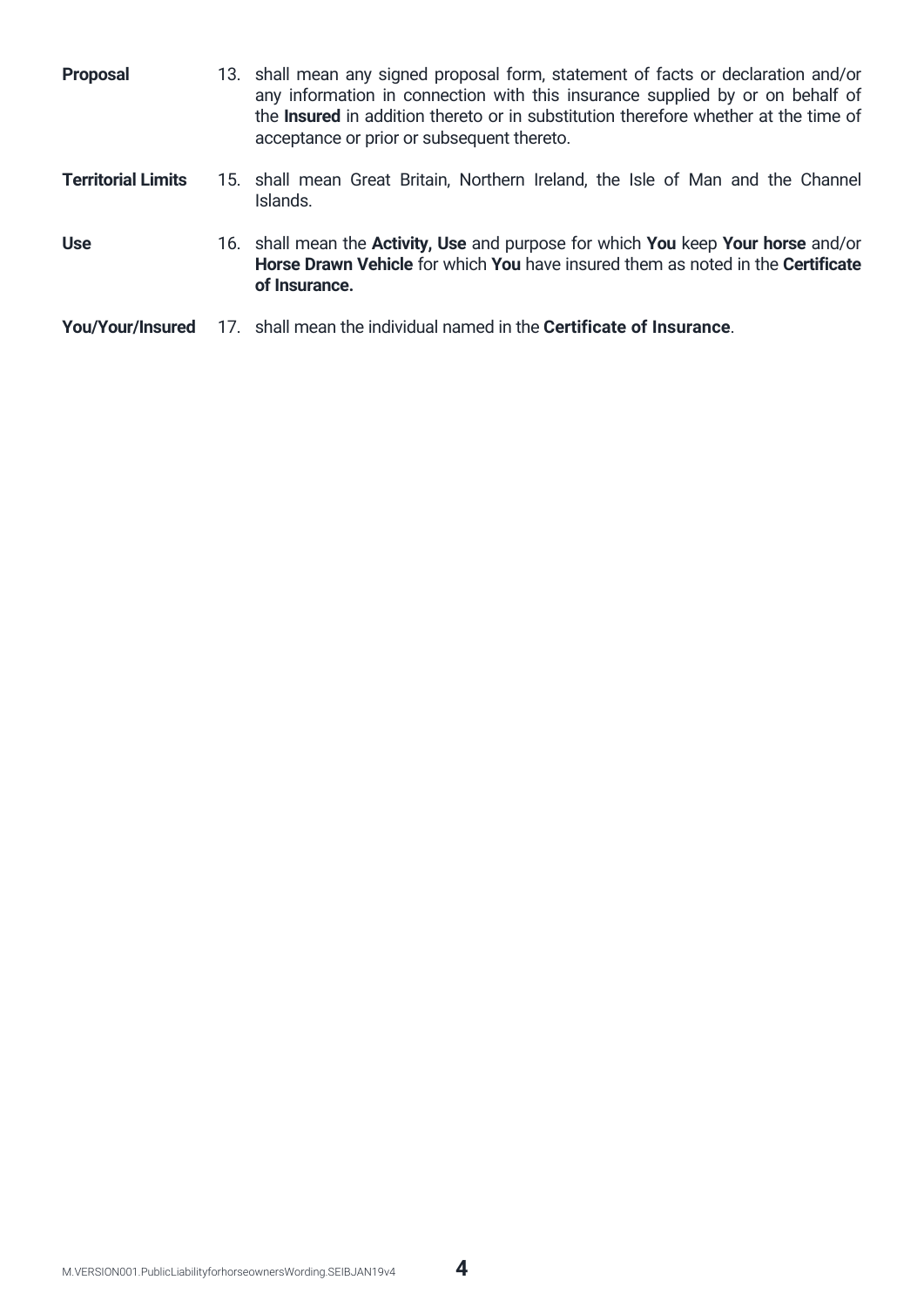# **GENERAL CONDITIONS APPLICABLE TO ALL SECTIONS (UNLESS STATED OTHERWISE)**

| - incorporation                             |    | Certificate of Insurance 1. The Certificate of Insurance (which shall include any subsequent Renewal<br>Certificate of Insurance) and the Sections shall be deemed to be<br>incorporated in and form part of this Policy and the expression "this Policy"<br>wherever used in this Contract shall be read as including the said Certificate<br>of Insurance and Sections.                                                                                                                                                                                                                                                                                                                                                                                                                                                                                                |
|---------------------------------------------|----|--------------------------------------------------------------------------------------------------------------------------------------------------------------------------------------------------------------------------------------------------------------------------------------------------------------------------------------------------------------------------------------------------------------------------------------------------------------------------------------------------------------------------------------------------------------------------------------------------------------------------------------------------------------------------------------------------------------------------------------------------------------------------------------------------------------------------------------------------------------------------|
| <b>Limits of Liability</b>                  | 2. | The limit(s) of liability shall not be increased by any extension, endorsement<br>or amendment to this <b>Policy</b> unless the increase is specified in the extension,<br>endorsement or amendment.                                                                                                                                                                                                                                                                                                                                                                                                                                                                                                                                                                                                                                                                     |
| <b>Compliance with</b><br><b>Conditions</b> | 3. | The due observance and fulfilment of the terms and conditions of this<br>Policy and of any endorsements hereto so far as they relate to anything to be<br>done or complied with by the Insured shall be a condition precedent to any liability<br>of the <b>Company</b> to make any payment under this <b>Policy</b> .                                                                                                                                                                                                                                                                                                                                                                                                                                                                                                                                                   |
| Misrepresentation 4.                        |    | In the event of the <b>Company</b> being entitled at any time to avoid this <b>Policy</b> by<br>reason of any non-disclosure and/or misrepresentation by the <b>Insured</b> in the<br>Proposal for this Insurance the Company may at its election give notice to the<br><b>Insured</b> that they regard this <b>Policy</b> as being in full force and effect, save that<br>there shall be excluded from the Indemnity afforded under the Policy any claim<br>which has or may arise and which is in any way related to the information which<br>should have been disclosed and/or the matters misrepresented to the Company.<br>The <b>Policy</b> shall then continue in full force and effect but shall be deemed to<br>exclude the particular claim or possible claim referred to in the notice, as if this<br>exclusion had been specifically endorsed on the Policy. |
| <b>Alteration</b>                           | 5. | This <b>Policy</b> shall be avoided if there is any alteration:<br>5.1 in the Horse or Horse Drawn Vehicle or Horse Trailer as specified in the<br>Certificate of Insurance or in any other circumstances whereby the risk of<br>loss, destruction or damage is materially increased;<br>5.2 whereby the Insured's interest ceases except by will or operation<br>of law; or unless such alteration is agreed to in writing by the Company.                                                                                                                                                                                                                                                                                                                                                                                                                              |
| <b>Precautions</b>                          | 6. | The <b>Insured</b> shall take all reasonable precautions:<br>to comply with all regulatory and other obligations imposed by authority<br>6.1<br>and:<br>6.2 to prevent any occurrence which may give rise to a claim under this <b>Policy</b> .                                                                                                                                                                                                                                                                                                                                                                                                                                                                                                                                                                                                                          |
| <b>Fraud</b>                                | 7. | If a claim is fraudulent in any respect or if fraudulent means are used by the<br>Insured or by anyone acting on behalf of the Insured to obtain any benefit under<br>this Policy all benefit under this Policy shall be forfeited.                                                                                                                                                                                                                                                                                                                                                                                                                                                                                                                                                                                                                                      |
| <b>Other Insurance</b>                      | 8. | If the liability which is the subject matter of a claim under this <b>Policy</b> is more<br>specifically insured under any other insurance, the <b>Company</b> shall not be liable<br>under this Policy, except in respect of any excess beyond the maximum amount<br>which would be payable under such other insurance had this Policy not been<br>effected.                                                                                                                                                                                                                                                                                                                                                                                                                                                                                                            |
| <b>Arbitration</b>                          | 9. | If any dispute arises as to the amounts to be paid under this <b>Policy</b> (liability<br>having been admitted) the dispute will be referred to an arbitrator appointed by<br>the parties or in default of agreement between the parties by the President of the<br>Chartered Institute of Arbitrators.                                                                                                                                                                                                                                                                                                                                                                                                                                                                                                                                                                  |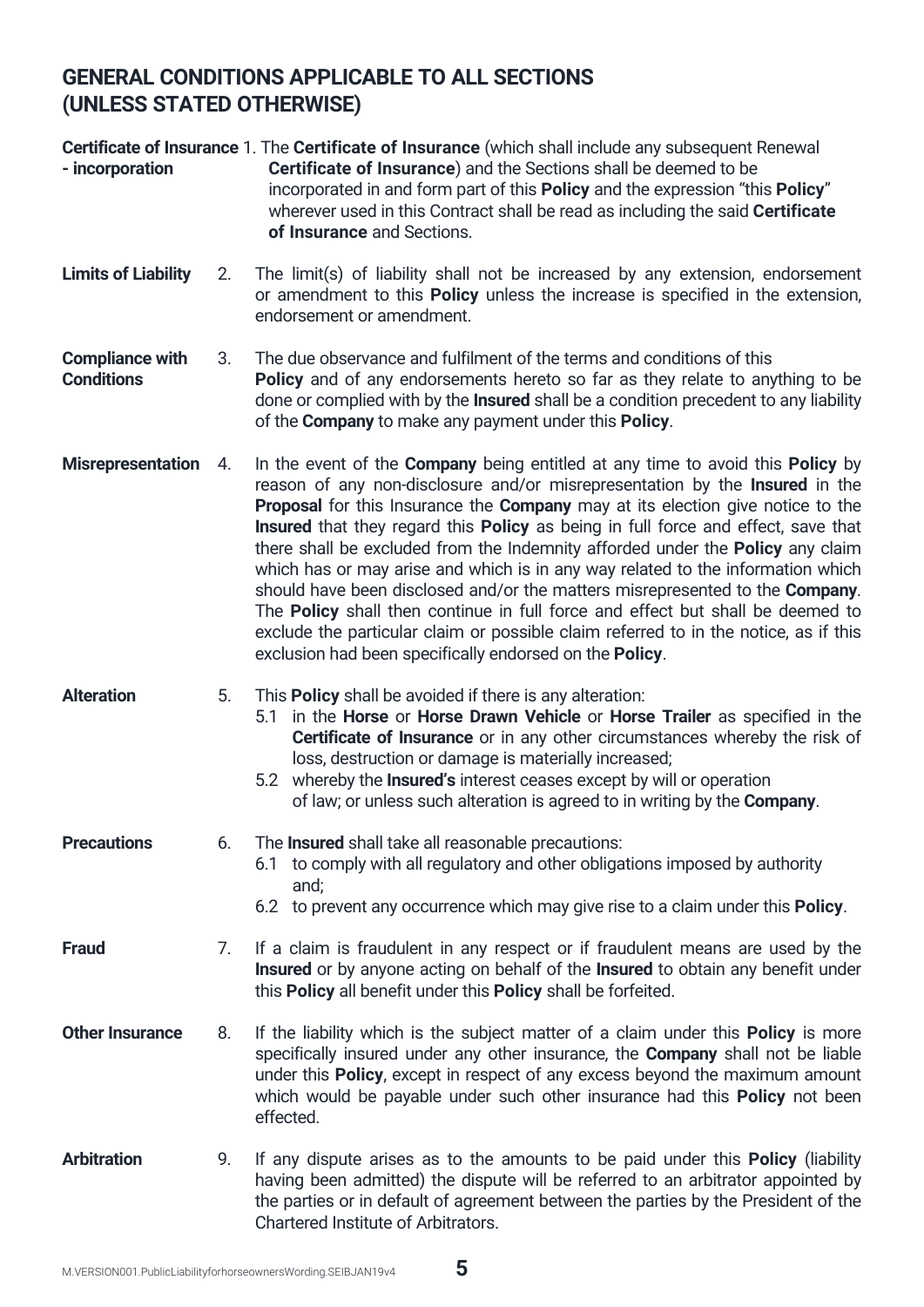| <b>Cancellation</b>                        | 10. If You are not happy with this Policy, You can cancel Your Policy during the first<br>14 days from either:<br>the start date of the <b>Policy</b> or<br>a)<br>the date on which You receive Your Certificate of Insurance,<br>b)<br>whichever is later.<br>This period is called the 'Cooling off period.' If You chose to cancel the Policy<br>during this cooling off period, You will receive a refund of any premium paid less<br>a GBP10 administration fee to cover the Insurance Broker's costs, providing You<br>have not made any claims during this period. If You have made a claim during this<br>period, You will not be entitled to a return of any premium and if the premium is<br>being paid in instalments, the entire premium will be payable irrespective of Your<br>choice to cancel the Policy. |
|--------------------------------------------|---------------------------------------------------------------------------------------------------------------------------------------------------------------------------------------------------------------------------------------------------------------------------------------------------------------------------------------------------------------------------------------------------------------------------------------------------------------------------------------------------------------------------------------------------------------------------------------------------------------------------------------------------------------------------------------------------------------------------------------------------------------------------------------------------------------------------|
|                                            | You may cancel this Policy at any time after the cooling off period by writing to<br>SEIB Insurance Brokers expressing Your intention to cancel the Policy. You will<br>not however be entitled to a return of premium for the unexpired portion of the<br>Period of Insurance. The Insurance Broker may cancel this Policy by sending You<br>7 days' notice by registered post or recorded delivery at Your last known address.<br>The Insurance Broker will not give You a refund of the premium You have paid for<br>the <b>Period of Insurance</b> after the cancellation date.                                                                                                                                                                                                                                       |
| Subrogation                                | 11. Any claimant under this <b>Policy</b> shall at the request and expense of the <b>Company</b><br>provide such information and co-operation as the <b>Company</b> may require and shall<br>take and permit to be taken all necessary steps for the enforcing of rights against<br>any other party in the name of the <b>Insured</b> before or after any payment is made by<br>the Company.                                                                                                                                                                                                                                                                                                                                                                                                                              |
| <b>Several Liability</b>                   | 12. The subscribing Insurers' obligations under this Policy are several and not joint and are<br>limited solely to the extent of their individual subscriptions. The subscribing Insurers<br>are not responsible for the subscriptions of any co-subscribing Insurers whatsoever.                                                                                                                                                                                                                                                                                                                                                                                                                                                                                                                                         |
| Jurisdiction and<br><b>Disputes Clause</b> | 13. Any dispute between the <b>Company</b> and the Insured (or anyone claiming benefit<br>under this Policy) concerning this Policy, its validity or the interpretation of the<br>terms, conditions, limitations and/or exclusions contained will be decided in<br>accordance with the law of England and Wales, and the courts of England and<br>Wales will have exclusive jurisdiction.                                                                                                                                                                                                                                                                                                                                                                                                                                 |
| Deductible clause                          | 14. The <b>Insured</b> will bear the amount of any deductible stated in the <b>Certificate of</b><br>Insurance and any amount or amounts will be payable by the Insured before the<br>Company will be liable to make any payment.                                                                                                                                                                                                                                                                                                                                                                                                                                                                                                                                                                                         |
| <b>Discharge of Liability 15.</b>          | The Company may at any time pay to the Insured the amount of the Limit of<br>Indemnity (after deduction of any sums already paid as damages) or any lesser<br>amount for which any claim may be settled and on payment the Company will<br>relinquish conduct and control of the claims except for recoverable expenses of<br>litigation.<br>The Company will be under no further liability in connection with these claims<br>except for other costs and expenses incurred with its written consent in respect<br>of matters prior to the date of such payment.                                                                                                                                                                                                                                                          |
| Identity of Insurers 16.                   | Markel International Insurance Company Limited: Registered in England number<br>966670. Registered address: 20 Fenchurch Street, London, EC3M 3AZ                                                                                                                                                                                                                                                                                                                                                                                                                                                                                                                                                                                                                                                                         |
|                                            | Authorised by the Prudential Regulation Authority and regulated by the Financial<br>Conduct Authority and the Prudential Regulation Authority.                                                                                                                                                                                                                                                                                                                                                                                                                                                                                                                                                                                                                                                                            |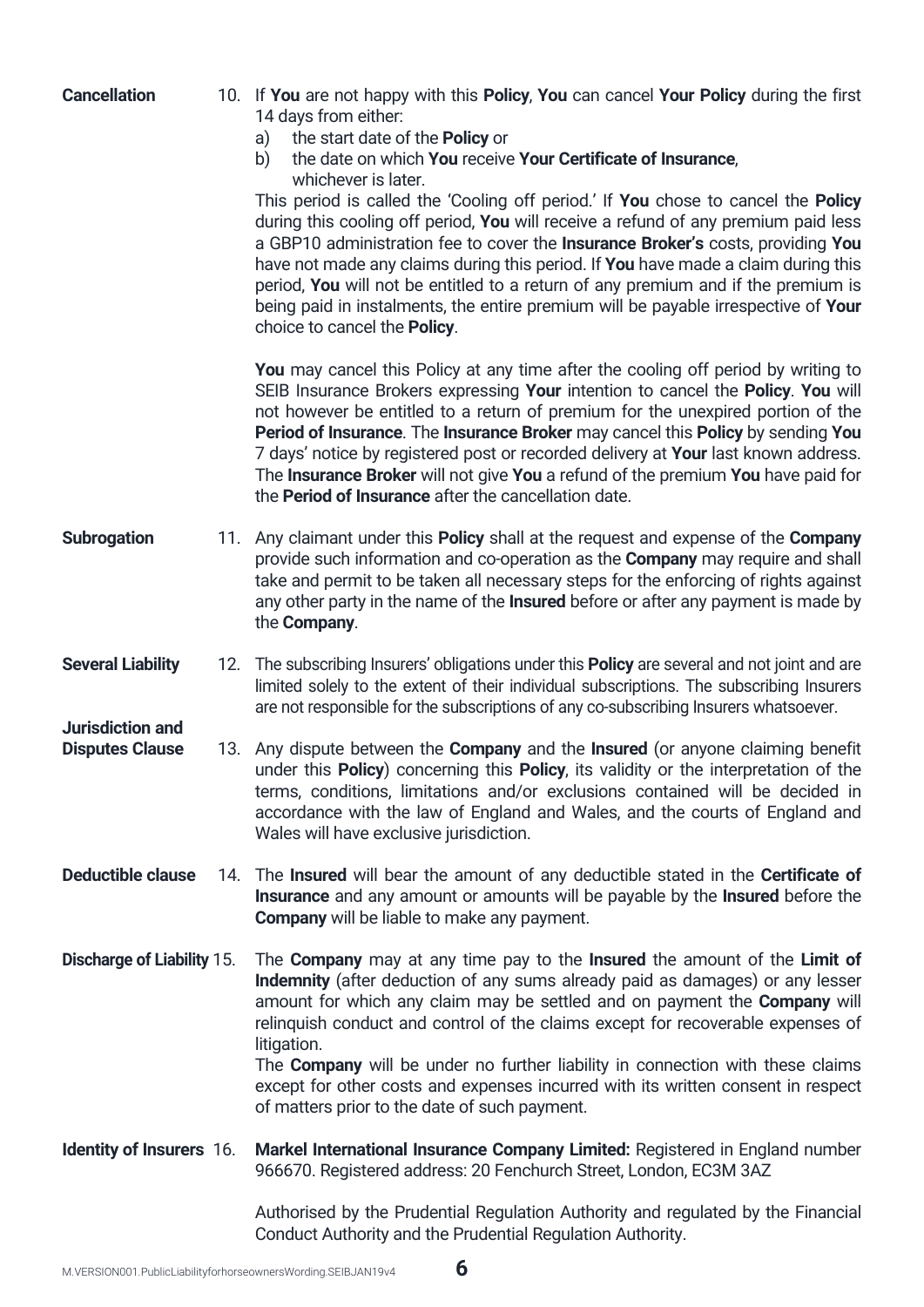# **GENERAL EXCLUSIONS**

#### **This Policy does not cover:**

**War** 1. Any liability, loss, destruction, **Damage**, consequential loss or **Injury** directly or indirectly occasioned by, happening through or in consequence of war, invasion, act of foreign enemy, hostilities (whether war be declared or not), civil war, rebellion, revolution, insurrection or military or usurped power, nationalisation, confiscation, requisition, seizure or destruction by the government or any public authority.

#### **Radioactive Contamination**

- 2. Loss or destruction of or **Damage** to any **Property** whatsoever or any loss or expense whatsoever resulting or arising therefrom or any consequential loss directly or indirectly caused by or contributed to by or arising from:
	- (i) ionising radiation or contamination by radioactivity from any nuclear fuel or from any nuclear waste from the combustion of nuclear fuel
	- (ii) the radioactive, toxic, explosive or other hazardous properties of any explosive nuclear assembly or nuclear component thereof
- **Excluded Activities** 3. Any liability, loss, destruction, **Damage**, consequential loss or **Injury** directly or indirectly occasioned by any **Activity** that is not specified in the **Certificate of Insurance** or as defined under **Use** definition 12 of the **Policy**.
- **Sanctions** 4. Any benefit to the extent of providing cover, payment of any claim or the provision of any benefit where doing so would breach any sanction, prohibition or restriction imposed by law or regulation.
	- **Cyber** 5. Any legal liability for loss, **Damage**, liability or expense caused by or contributed to by or arising from the use or operation, as a means for inflicting harm, of any computer, computer system, computer software programme, malicious code, computer virus or process or any other electronic system.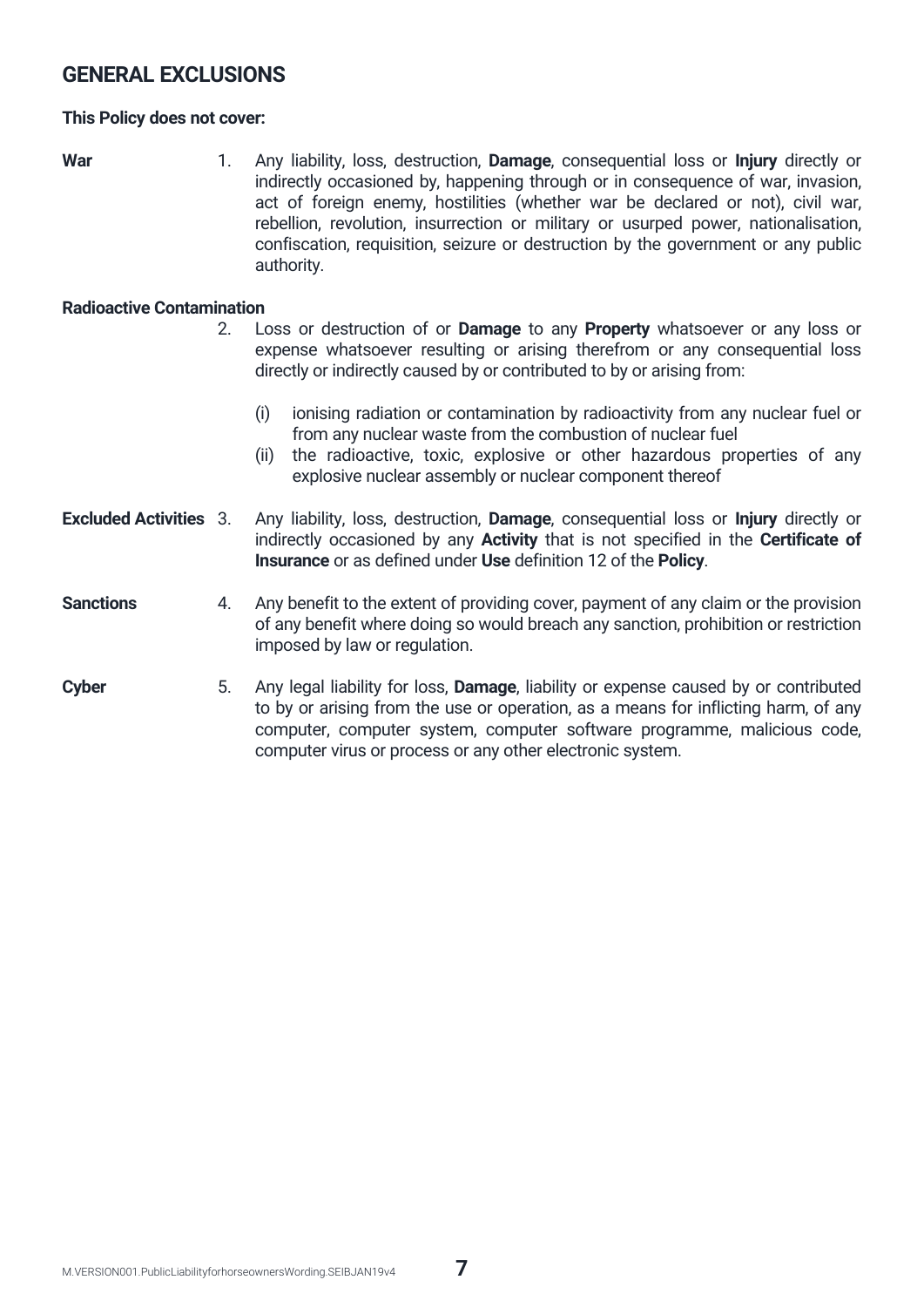# **PUBLIC LIABILITY**

The **Company** will indemnify the **Insured** for their legal liability as a **Horse** owner or use of **Horse Trailer** or **Horse Drawn Vehicle** whichever is specified in **Your Certificate of Insurance** up to the **Limit of Indemnity** for any accident or series of accidents, inclusive of all damages, costs and expenses in respect of:

- (a) Accidental **Injury** to any person except
	- i) that arising out of and in the course of his employment by the **Insured** under a contract of service or apprenticeship
	- ii) any member of the **Insured's** family
	- iii) any agent or licensee of the **Insured**
- (b) Accidental loss of or **Damage** to **Property** (Subject to exclusions below).
- (c) Interference with or loss of enjoyment of **Property** as a result of obstruction trespass or nuisance occurring within the **Territorial Limits**. In connection with the **Horse**, **Horse Trailer** or any **Horse Drawn Vehicle** specified in the **Certificate of Insurance** during the **Period of Insurance**.

Nothing contained in the above will be deemed to increase the **Limit of Indemnity** beyond the amount stated in the **Certificate of Insurance.**

- **EXTENSIONS** Unless stated the following Extensions are subject to the Terms and Conditions and Exceptions of this **Policy**.
- **1. Extended Indemnity** The **Company** will also indemnify subject to the terms and conditions of this **Policy**:

#### (a) **Personal Representatives**

In the event of the death of any individual entitled to an indemnity under this **Policy** in respect of any liability incurred, the Personal Representatives of any such person who themselves claim indemnity under this **Policy**;

#### (b) **Costs and Expenses**

All other costs and expenses incurred with its written consent in diminution of the **Limit of Indemnity**;

#### (c) **Indemnity to Other Persons**

Any person riding driving or leading the **Horse** as specified in the **Certificate of Insurance** on the **Insured's** order or with his permission. This insurance shall also provide idemnity to any person given permission by the **Insured** to use the **Horse Trailer** or **Horse Drawn Vehicle** as specified in the **Certificate of Insurance.**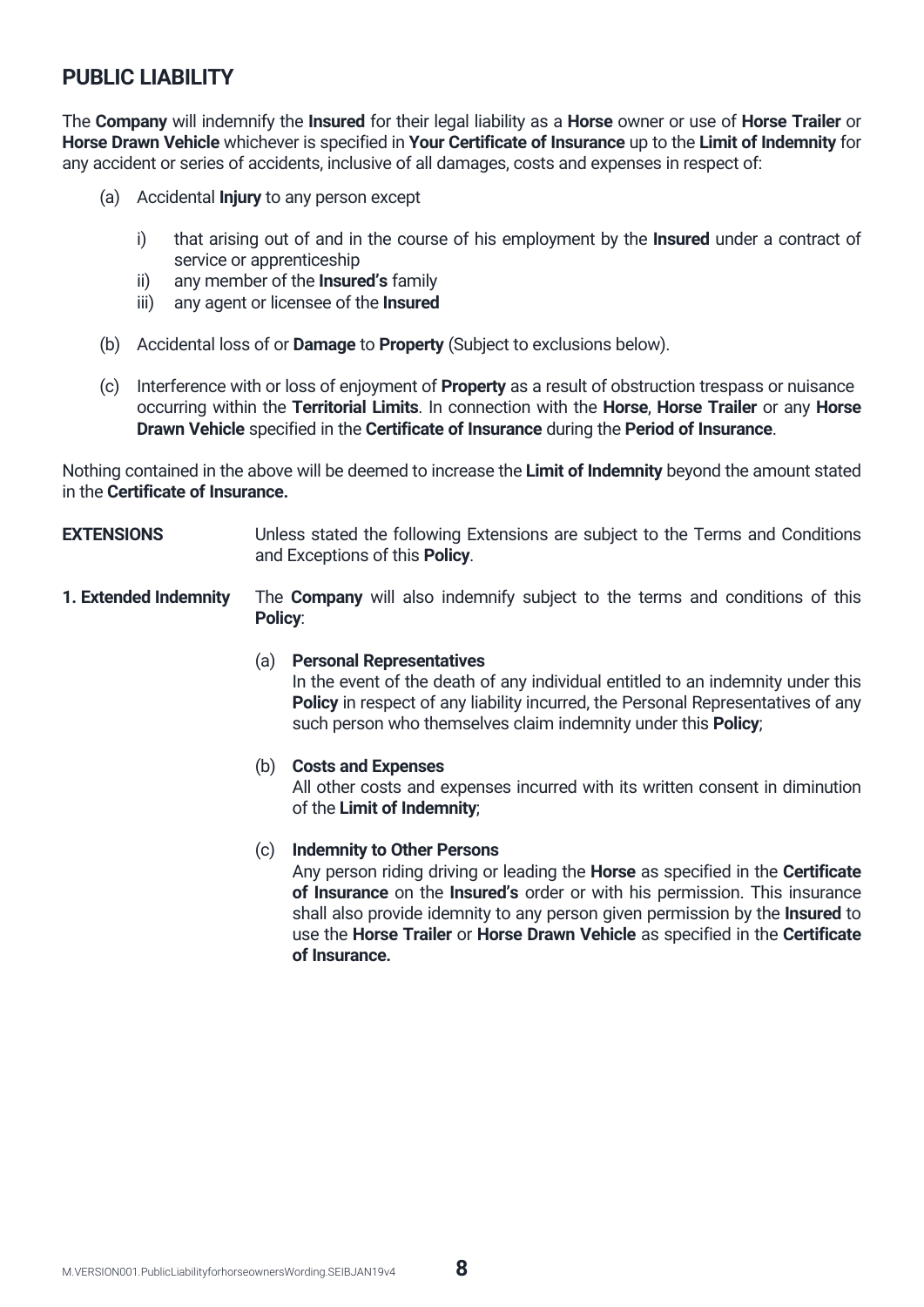# **EXCLUSIONS**

The **Company** will not indemnify the **Insured** under this section against:

- **1. Contractual Liability** liability which attaches by virtue of a contract or agreement but, which would not have attached in the absence of a contract or agreement.
- **2. Fines, Liquidated**  fines or liquidated damages or amounts under any penalty clause.
- **3. Employees** liability to any employee in respect of **Injury** arising out of and in the course of his employment by the **Insured** or to any other person indemnified under this **Policy**.
- **4. Custody or Control Damage** to
	- (i) **Property** belonging to the **Insured** or in the custody or under the control of the **Insured** or of any employee (other than personal **Property** belonging to visitors, directors, employees, partners of the **Insured**).
- **5. Deliberate Acts** liability caused by or arising from any deliberate act or omission by or on behalf of the **Insured** and which would reasonably have been expected by the **Insured** having regard to the nature and circumstances of the act or omission.
- **6. Vehicles** liability arising under the terms of the road traffic legislation.

#### **7. Advice, Professional Services**

liability caused by or arising from:

- (i) advice, design or specification given by or on behalf of the **Insured** for a fee
- (ii) professional services rendered by or on behalf of the **Insured**.
- **8. War** any consequence of war, invasion, act of foreign enemy hostilities (whether war be declared or not) civil war, rebellion, revolution, insurrection, or military or usurped power.
- **9. Radio Activity** any liability of whatsoever nature directly or indirectly caused or contributed to by or arising from:
	- (i) ionising radiations or contamination by radioactivity from any nuclear fuel or from any nuclear waste from the combustion of nuclear fuel
	- (ii) the radioactive toxic explosive or other hazardous properties of any explosive nuclear assembly or nuclear component thereof.

#### **10. Punitive or Exemplary**

- **Damages** liability for any award of punitive or exemplary damages whether as fines, penalties, multiplication of compensatory awards of damages or in any other form whatsoever.
- **11. USA/Canada** any liability to pay compensation arising out of a decision of any court made in accordance with the laws of the United States of America or Canada.
- **12. Offshore** liability arising offshore.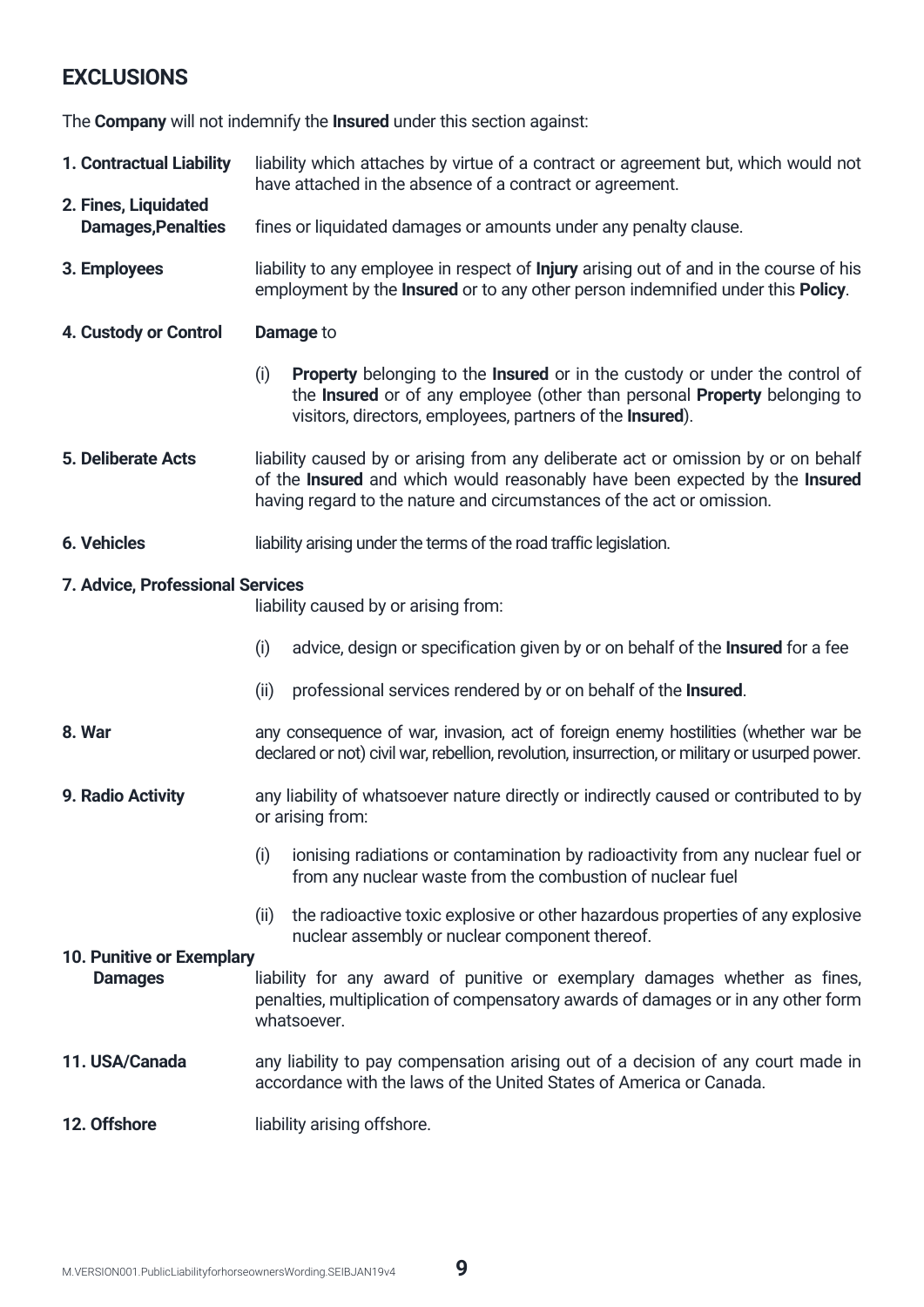#### **13. Gradual Environmental Impairment**

any liability for or consequent upon:

- (i) **Injury** or **Damage** to Property, directly or indirectly arising out of the gradual discharge dispersal release or escape of pollutants;
- (ii) the cost of removing nullifying or cleaning up pollutants which have been gradually discharged dispersed released or escaped;
- (iii) fines penalties or exemplary damages arising directly or indirectly out of the gradual discharge dispersal release or escape of pollutants occurring anywhere in the world.
- **14. Terrorism** liability for all actual or alleged losses, liabilities, damages, injuries, defence costs or expense(s) directly or indirectly arising out of; contributed by, caused by, resulting from or in connection with any of the following regardless of any other cause or event contributing concurrently or in any other sequence of the loss:
	- a) war, invasion, acts of foreign enemies, hostilities or warlike operations (whether war be declared or not), civil war, mutiny, revolution, rebellion, insurrection, uprising, military or usurped power, confiscation by order of any public authority or government du jure or de facto, martial law; or
	- b) riots, strikes or civil commotion;
	- c) any act of terrorism.

For purposes of this exclusion, an act of terrorism means an activity that:

- i) involves a violent act or the unlawful use of force or an unlawful act dangerous to human life, tangible or intangible property or infrastructure, or a threat thereof; and
- ii) appears to be intended to:
	- I) intimidate or coerce a civilian population, or
	- II) disrupt any segment of the economy of a government de jure or de facto, state, or country, or
	- III) overthrow, influence, or affect the conduct or policy of any government de jure or de facto by intimidation or coercion; or
	- IV) affect the conduct or policy of any government de jure or de facto by mass destruction, assassination, kidnapping or hostage-taking.

This exclusion also excludes from coverage all actual or alleged losses, liabilities, damages, injuries, defence costs, costs or expenses directly or indirectly arising out of, contributed by, caused by, resulting from, or in connection with any action taken in controlling, preventing, suppressing, retaliating against, or respond to (a), (b) and or (c) above. If the **Company** allege that by reason of this exclusion any actual or alleged losses, liabilities, damages, injuries, defence costs, costs or expenses is not covered by this **Policy** the burden of proving the contrary shall be upon the **Insured**.

In the event of any portion of this endorsement is found to be invalid or unenforceable, the remainder shall remain in full force and effect.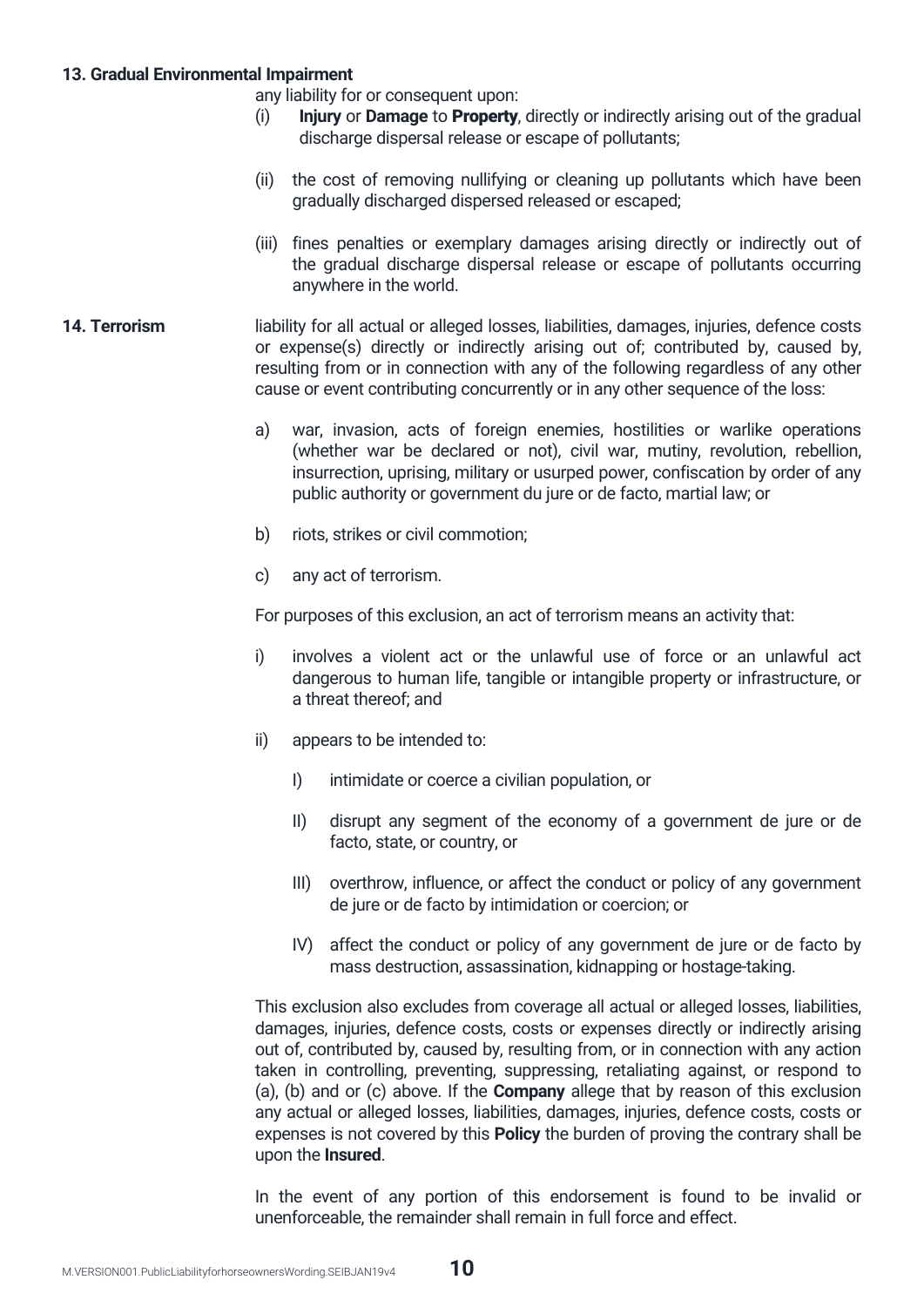#### **15. Walls, Fences, Gates, Crops**

 damage to any wall, fence, hedge, gate, land or crops arising out of the ownership or use by the **Insured** of the **Horse** as specified in the **Certificate of Insurance** unless caused by the straying or bolting of the **Horse** specified in the **Certificate of Insurance.**

- **16. Family Members** liability to any member of the **Insured's** Family in respect of **Injury** or **Damage** arising from the **Horse** or **Horse Drawn Vehicle** or **Horse Trailer** specified in the **Certificate of Insurance**. For purposes of this exclusion, Family shall mean Parent, Grand Parent, Partner, Spouse, child or grandchild, Siblings and their partners, spouses or children.
- **17. Protective Headgear Injury** to any person not wearing the headgear that meets current British Safety Standards whilst riding, including mounting and dismounting the **Horse** specified in the **Certificate of Insurance**.
- **18. Hire & Reward** the carrying on of any trade business or profession or use of the **Horse** or **Horse Drawn Vehicle** or **Horse Trailer** as specified in the **Certificate of Insurance** for hire or reward (other than stud fees).
- **19. Asbestos Clause** Underwriters will not indemnify the **Insured** in respect of any liability arising from the manufacture mining processing distribution testing remediation removal storage disposal sales use or exposure to asbestos or materials or products containing asbestos whether or not there is another cause of loss which may have contributed concurrently or in consequence of a loss.

#### **20. Fungus, Mould and Mildew**

The underwriters shall not indemnify the **Insured** under this Section against

- 1 Damages direct or consequential , on account of "bodily injury", "property damage", "personal or advertising injury", or "medical payments" arising out of , resulting from, caused by, contributed to, or in any way related to any fungus of any kind whatsoever, including but not limited to mildew, mould, spore(s) or allergens: or
- 2 Any costs or expenses associated, in any way, with the abatement , mitigation, remediation, containment, detoxification, neutralization, monitoring, removal, disposal, or any obligation to investigate or assess the presence or effects of any fungus of any kind whatsoever, including but not limited to mildew, mould, spore(s) or allergens: or
- 3 Any obligation or duty to defend any actions on account of "bodily injury", "property damage", "personal or advertising injury", or "medical payments" arising out of , resulting from, or in any way related to any fungus of any kind whatsoever, including but not limited to mildew, mould, spore(s) or allergens.

#### **21. Component Building Material**

Exception – The underwriters shall not indemnify the **Insured** under this Section in respect of **Injury**, loss, **Damage**, cost or expense of whatsoever nature directly or indirectly caused by, resulting from or in connection with any component building material that must be removed, encapsulated, or otherwise abated because its presence or release is a hazard to human health.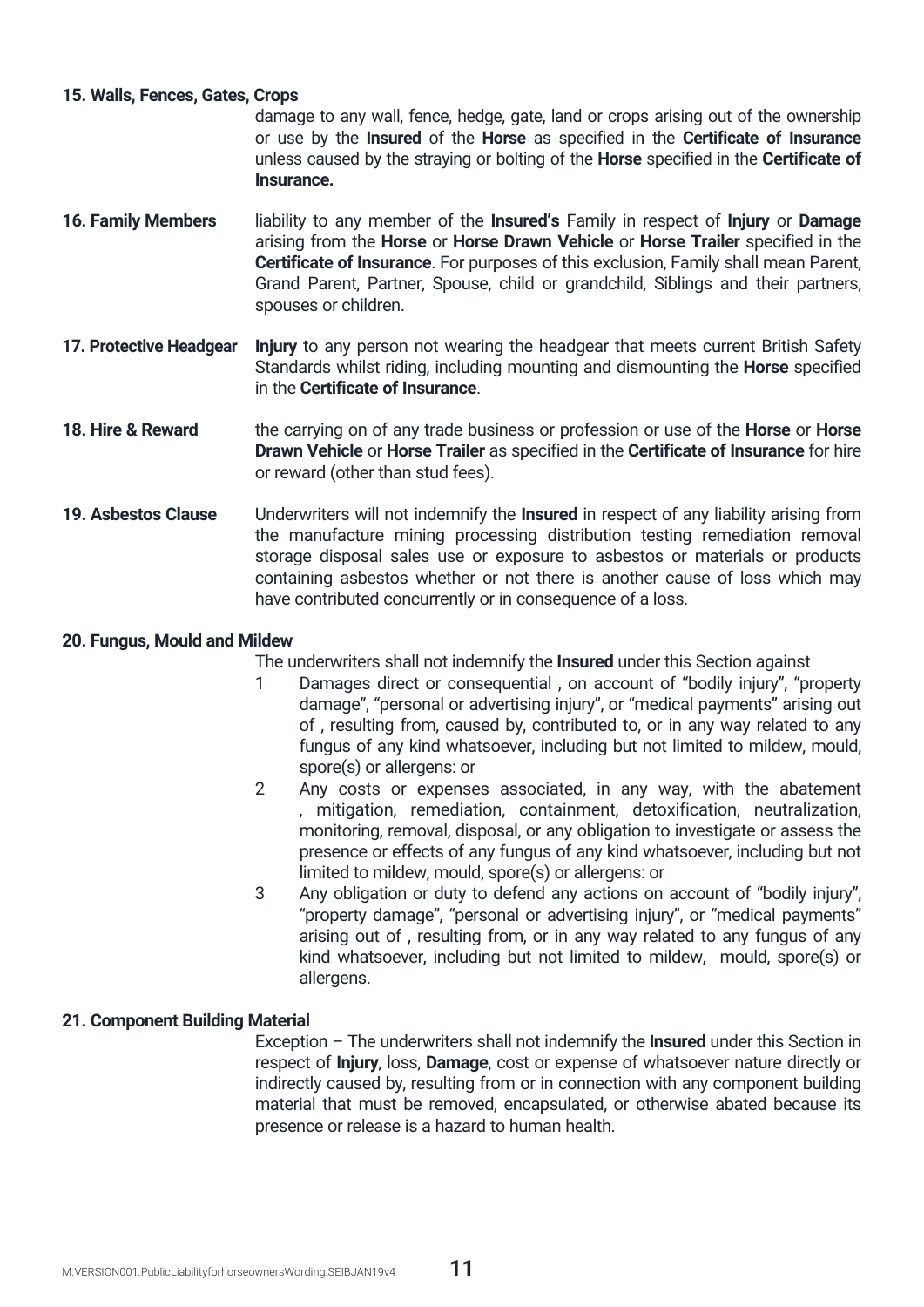# **SPECIAL CONDITIONS**

- **Limit of Indemnity** The liability of the **Company** for all damages in respect of any one claim or series of claims arising from one occurrence shall not exceed the **Limit of Indemnity** as specified in the **Certificate of Insurance**.
- **Claims Procedures** In the event of a claim or an occurrence likely to give rise to a claim under this **Policy** you must notify SEIB Insurance Brokers Claims Department (in accordance with the Claims Conditions below) by calling 01708 850 000, writing to Claims Department, South Essex House, North Road, South Ockendon, Essex RM15 5BE or emailing claims@seib.co.uk. In the event of an accident involving Personal **Injury** please ensure you make all endeavours to obtain written statements from the injured person(s)(where appropriate) at the time of the event.
- **Claims Conditions** In the event of a claim or an occurrence likely to give rise to a claim under this Section
	- 1. The **Insured** and/or person claiming to be indemnified must:
		- a) Notify the **Coverholder** in writing within 14 days giving full particulars of all occurrences detailing if a formal claim has been intimated;
		- b) Notify the **Coverholder** in writing immediately once the **Insured** has knowledge of any impending prosecution inquest or fatal accident inquiry in connection with any occurrence for which there may be liability under this **Policy**;
		- c) Forward to the **Coverholder** immediately on receipt, every letter, claim, writ, summons or process;
		- d) Give all information, documented records and assistance as the **Company** may require, to comply with litigation procedures and disclosure of documents.
	- 2. The **Company** will be entitled to have the sole conduct and control of all claims and legal proceedings.
	- 3. The **Insured** and or person claiming to be indemnified under the **Policy** will not negotiate, admit liability or make promise or payment in respect of any claim or occurrence without the written consent of the **Company**.
	- 4. The **Company** will be entitled to prosecute in the name of the **Insured** and/or person claiming to be indemnified but for the **Company's** benefit any claim for damages or indemnity.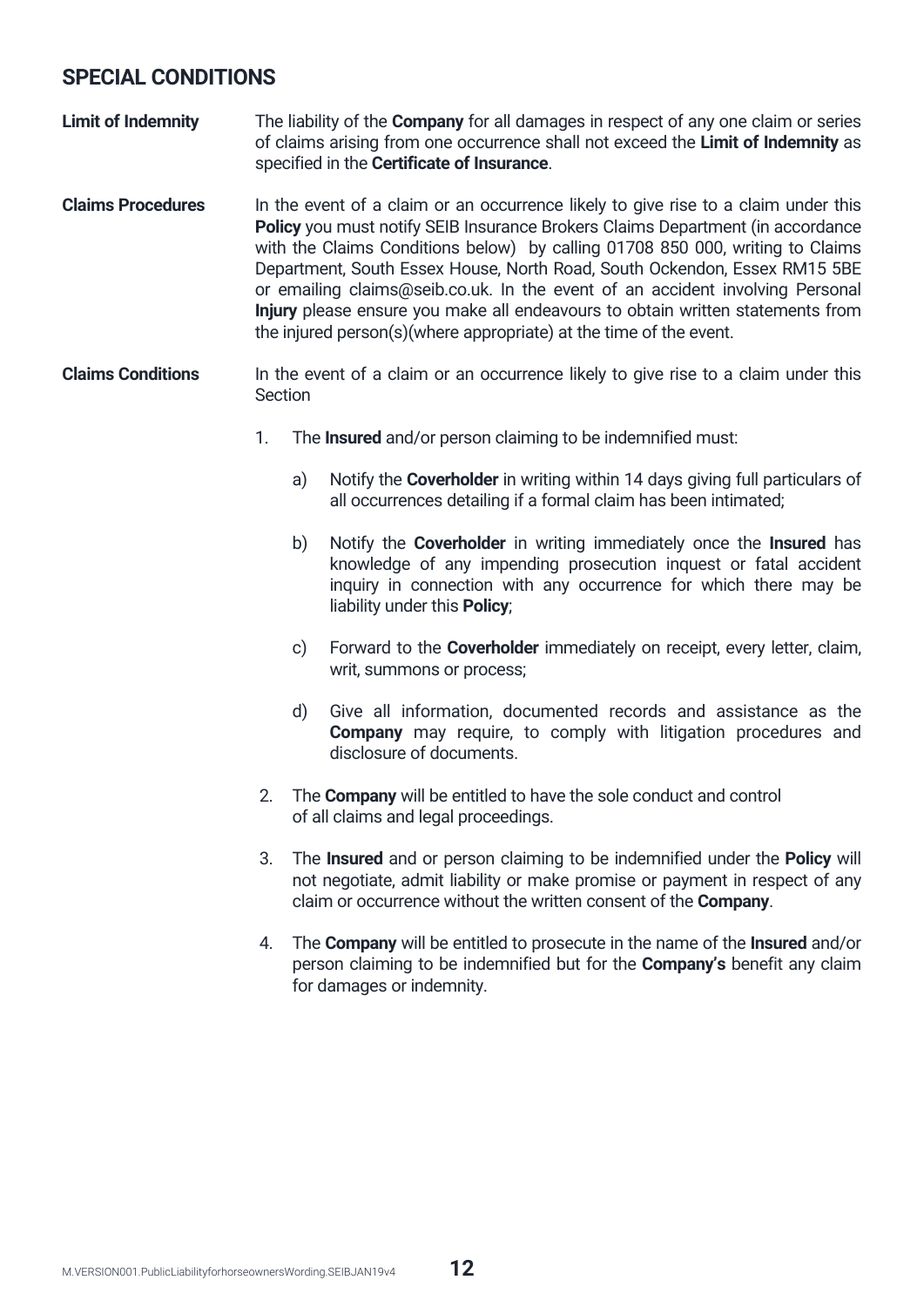# **COMPLAINTS PROCEDURE**

At Pen Underwriting, it is always our intention to provide a first class standard of service. However, it is appreciated that occasionally things go wrong. In a majority of cases the agent who arranged the insurance will be able to resolve any concerns and **You** should contact them directly in the first instance.

Alternatively **You** can complain by contacting Pen Underwriting Limited (as per the contact details below) quoting **Your** Policy and/or Claim number. Pen Underwriting will investigate **Your** concerns and provide a response as soon as possible.

#### **Address:**

Pen Underwriting Limited Complaints 7th Floor Spectrum Building 55 Blythswood Street Glasgow G2 7AT Telephone: 0141 285 3539 Email: pencomplaints@penunderwriting.com

Further details of Pen Underwriting's internal complaint-handling procedures are available on request.

**You** can also contact the **Company**, contact details can be found under General Conditions 16.

Should **You** remain dissatisfied having received a Final Response to **Your** complaint and **You** fit the definition of an 'eligible complainant', **You** may then be able to refer **Your** complaint to the Financial Ombudsman Service (FOS). Please note that the FOS allow 6 months from the date of the Final Response to escalate **Your** complaint to them. Further details on eligibility and the referral process can be found on the FOS website.

#### **Address:**

The Financial Ombudsman Service Exchange Tower London E14 9SR

Telephone: 0800 0234567 (for landline users) Telephone: 0300 1239123 (for mobile users) Email: complaint.info@financial-ombudsman.org.uk Website: www.financial-ombudsman.org.uk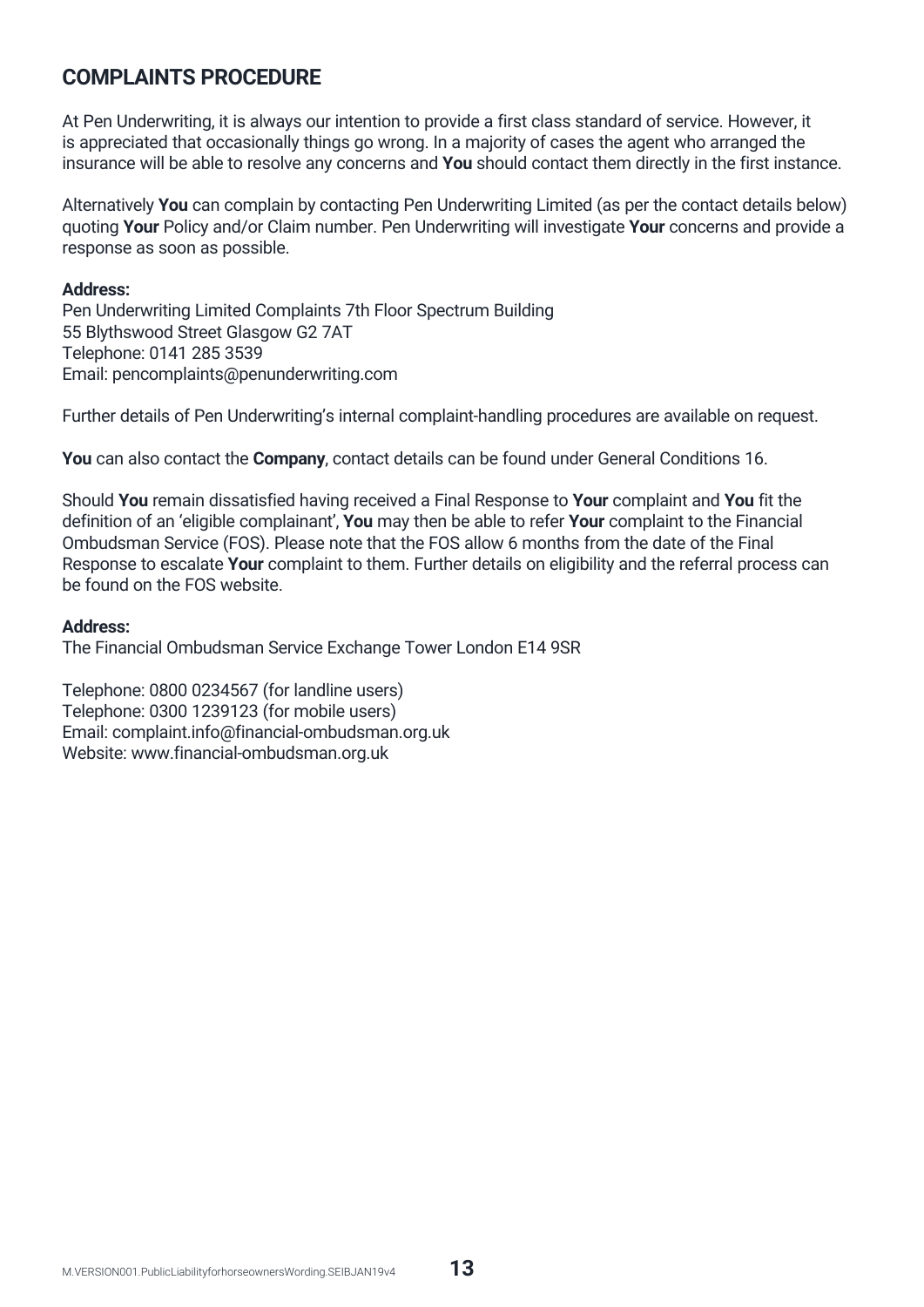# **FINANCIAL SERVICES COMPENSATION SCHEME**

The **Company** are covered by the Financial Services Compensation Scheme. **You** may be entitled to compensation from the Scheme if the **Company** are unable to meet their obligations under this **Policy**. If **You** were entitled to compensation under the Scheme, the level and extent of the compensation would depend on the nature of this **Policy**.

Financial Services Compensation Scheme 10th Floor Beaufort House 15 Botolph Street London EC3A 7QU Telephone: 0800 678 1100 or 020 7741 4100 Email: enquiries@fscs.org.uk www.fscs.org.uk.

# **PEN UNDERWRITNG LIMITED DATA PROTECTION WORDING**

Pen Underwriting Ltd act as underwriting agent for a consortium of Insurers noted under the 'Identity of Insurers' notice.

Pen Underwriting Limited are the data controller of any personal information **You** provide to us or personal information that has been provided to us by a third party. We collect and process information about **You** in order to arrange insurance policies and to process claims. **Your** information is also used for business purposes such as fraud prevention and detection and financial management. This may involve sharing **Your** information with third parties such as insurers, brokers, reinsurers, claims handlers, loss adjusters, credit reference agencies, service providers, professional advisors, our regulators, police and government agencies or fraud prevention agencies.

We may record telephone calls to help us monitor and improve the service we provide. For further information on how **Your** information is used and **Your** rights in relation to **Your** information please see our Privacy Policy - https://www.penunderwriting.co.uk/Privacy-and-Cookies. If **You** are providing personal data of another individual to us, **You** must tell them **You** are providing their information to us and show them a copy of this notice.

**14**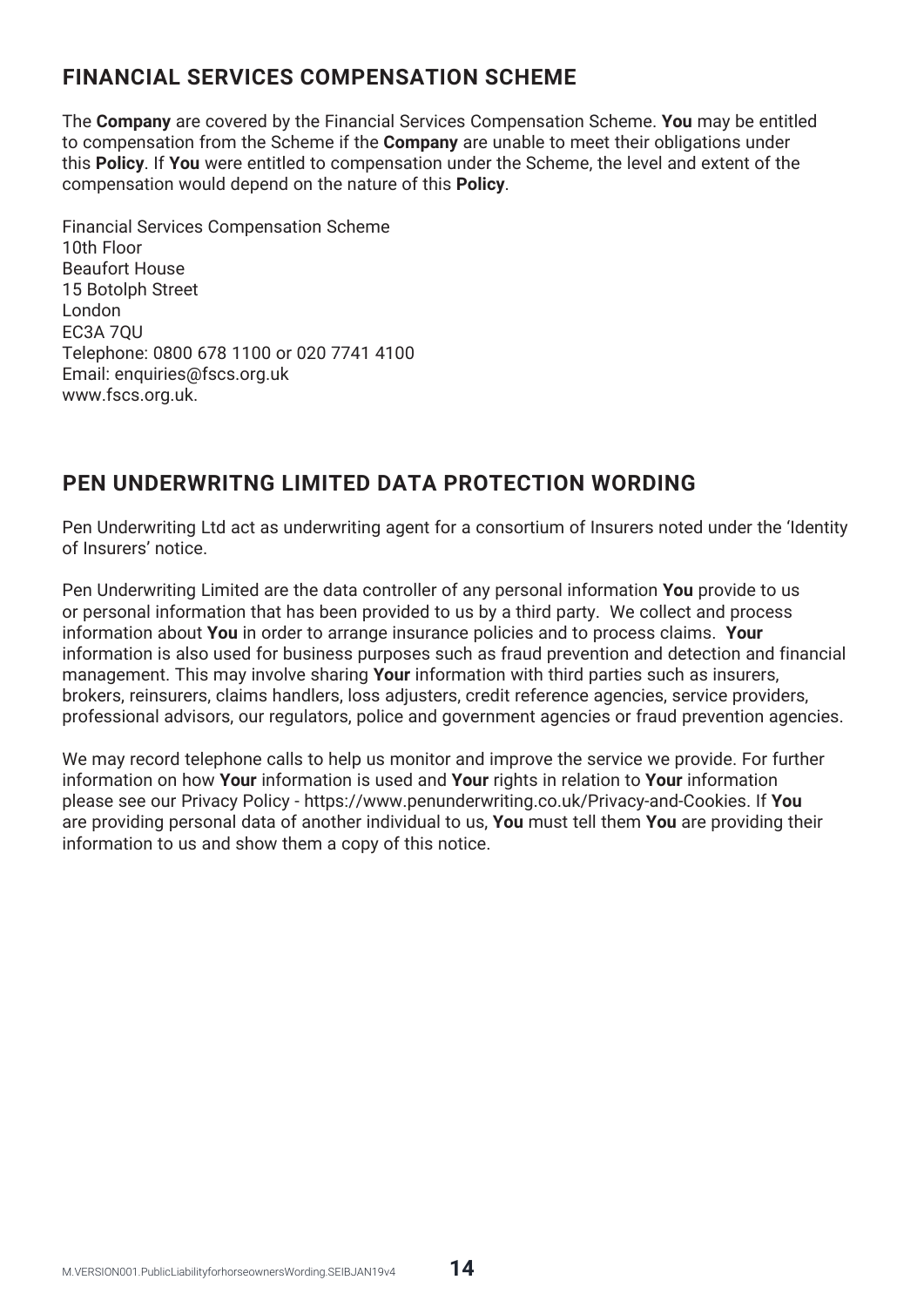# **DATA PRIVACY NOTICE FOR SEIB INSURANCE BROKERS LIMITED**

**Your** privacy is important to us. We will process **Your** personal data in accordance with data protection laws.

SEIB Insurance Brokers, a trading name of SEIB Insurance Brokers Ltd ("we", "us" "our") is the data controller in respect of any personal data which **You** provide to us or which we hold about **You** and any personal data which is processed in connection with the services we provide to **You**.

Where **You** provide us with personal data about a person other than yourself (such as a dependent or named person under a policy), **You** must inform them that **You** are providing their personal data to us and will refer them to this notice.

To provide our insurance related services, we will collect and process **Your** personal data such as **Your** name, contact details, financial information and any information which is relevant to the insurance policy we are providing. In order to provide **Your** insurance policy or when making a claim, we may also need to collect or process 'special categories of personal data' such as information relating to **Your** health or criminal convictions or information which is likely to reveal **Your** religious beliefs.

We process **Your** personal data for the purposes of offering and carrying out insurance related services to **You** or to an organisation or other persons which **You** represent. **Your** personal data is also used for business purposes such as fraud prevention, business management, systems development and carrying out statistical and strategic analysis.

Providing our services will involve sharing **Your** personal data with, and obtaining information about **You** from, our group companies and third parties such as brokers, loss adjusters, credit reference agencies, fraud prevention agencies, our service providers and professional advisors or business partners and our regulators.

In some circumstances we may transfer **Your** personal data to countries outside of the European Economic Area. We will put appropriate safeguards in place to ensure that **Your** personal data is protected.

We may market our services to **You** or provide **Your** personal data to our related companies or business partners for marketing purposes. **You** can opt out of marketing communications at any time by clicking on the link at the bottom of any email or by contacting us.

#### **Fraud Prevention**

We need to carry out fraud, and anti-money laundering checks, and this will involve sharing **Your** personal data (such as **Your** name, contact details and financial information) with credit reference and fraud prevention organisations such as the Claims and Underwriting Exchange. If **You** make a claim, we will share **Your** personal data (to the extent necessary) with other companies including other insurers and antifraud organisations to prevent fraud. For the purposes of deciding whether to accept and pay a claim or any part of it, we may appoint loss adjusters or external investigation services to act on our behalf.

If false or inaccurate information is provided and fraud is identified, **Your** personal data will be passed to fraud prevention agencies including Claims and Underwriting Exchange, and the Insurance Fraud Register, run by the Insurance Fraud Bureau. Law enforcement agencies may access and use this information.

Please note that when carrying out any fraud prevention activities, we may need to process **Your** special categories of data such as criminal offence information and share it with fraud prevention agencies.

#### **Further Information**

For further information on how **Your** personal data is used and **Your** rights in relation to **Your** personal data please refer to our Privacy Policy at http://www.seib.co.uk/about-us/privacy-policy or contact our Data Protection Officer at South Essex House, North Road, South Ockendon, Essex RM15 5BE or on 01708 850000 or email dataprotection@seib.co.uk.